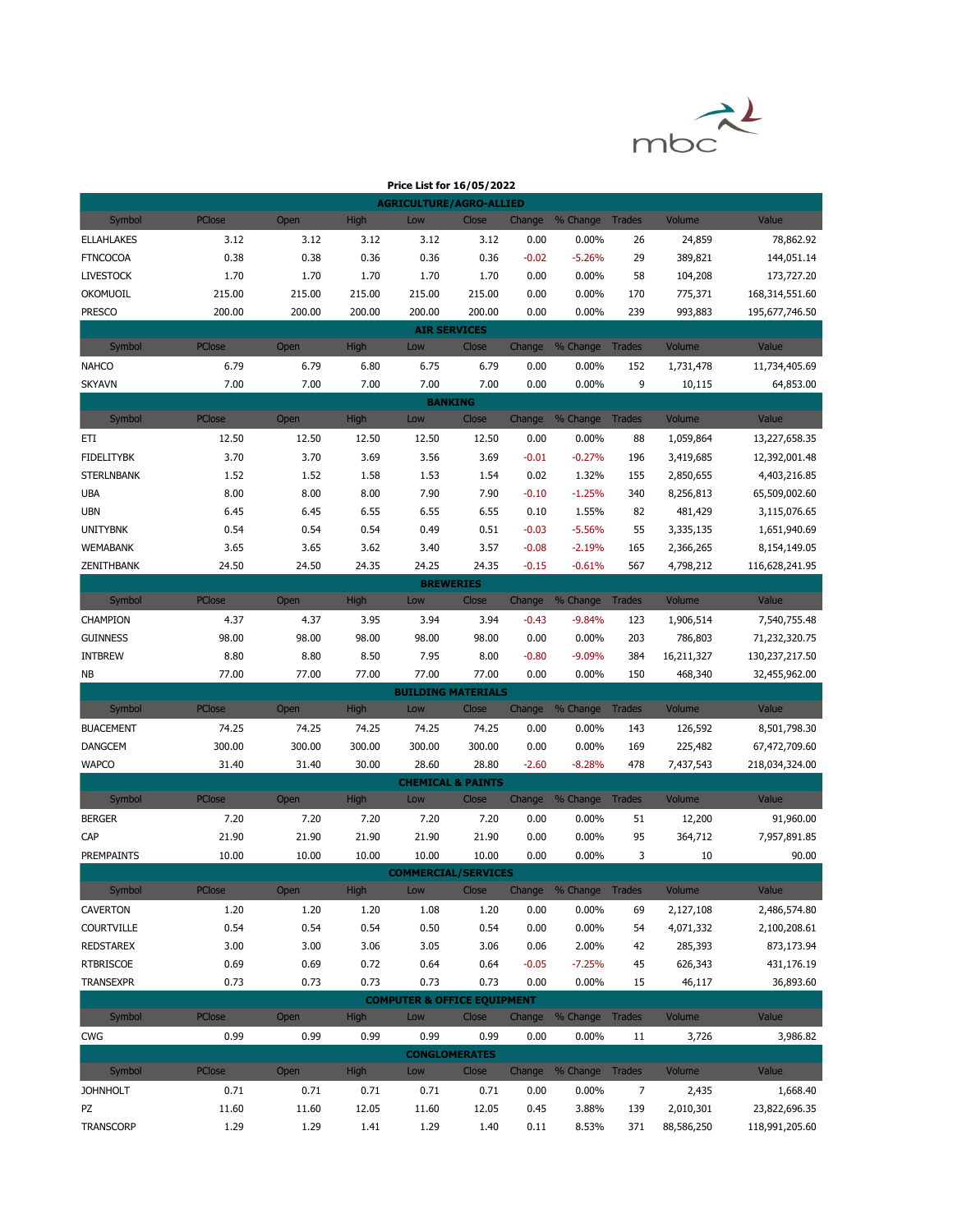| <b>UACN</b>                     | 14.20         | 14.20         | 14.40                                                      | 14.30                               | 14.40                      | 0.20         | 1.41%           | 71             | 1,280,895           | 18,321,361.45            |
|---------------------------------|---------------|---------------|------------------------------------------------------------|-------------------------------------|----------------------------|--------------|-----------------|----------------|---------------------|--------------------------|
| <b>UNILEVER</b>                 | 14.10         | 14.10         | 15.00                                                      | 14.50                               | 15.00                      | 0.90         | 6.38%           | 168            | 2,405,028           | 35,644,134.85            |
|                                 |               |               |                                                            |                                     | <b>CONSTRUCTION</b>        |              |                 |                |                     |                          |
| Symbol                          | PClose        | Open          | High                                                       | Low                                 | Close                      | Change       | % Change        | <b>Trades</b>  | Volume              | Value                    |
| <b>JBERGER</b>                  | 29.80         | 29.80         | 29.80                                                      | 29.80                               | 29.80                      | 0.00         | 0.00%           | 122            | 436,612             | 13,068,080.05            |
|                                 |               |               |                                                            | <b>ENGINEERING TECHNOLOGY</b>       |                            |              |                 |                |                     |                          |
| Symbol                          | <b>PClose</b> | Open          | High                                                       | Low                                 | Close                      | Change       | % Change        | <b>Trades</b>  | Volume              | Value                    |
| <b>CUTIX</b>                    | 2.90          | 2.90          | 3.09                                                       | 2.95                                | 3.00                       | 0.10         | 3.45%           | 142            | 3,012,073           | 9,008,030.97             |
| <b>NCR</b>                      | 3.99          | 3.99          | 3.99                                                       | 3.99                                | 3.99                       | 0.00         | 0.00%           | 14             | 930                 | 3,581.40                 |
| <b>TRIPPLEG</b>                 | 0.87          | 0.87          | 0.87                                                       | 0.87                                | 0.87                       | 0.00         | $0.00\%$        | $\overline{7}$ | 13,745              | 11,446.00                |
|                                 |               |               |                                                            | <b>FOOD/BEVERAGES &amp; TOBACCO</b> |                            |              |                 |                |                     |                          |
| Symbol                          | PClose        | Open          | High                                                       | Low                                 | Close                      | Change       | % Change        | <b>Trades</b>  | Volume              | Value                    |
| <b>BUAFOODS</b>                 | 57.90         | 57.90         | 57.90                                                      | 57.90                               | 57.90                      | 0.00         | 0.00%           | 121            | 159,277             | 8,645,698.60             |
| <b>CADBURY</b>                  | 15.90         | 15.90         | 16.95                                                      | 16.00                               | 16.95                      | 1.05         | 6.60%           | 171            | 3,019,788           | 49,138,604.75            |
| DANGSUGAR                       | 17.30         | 17.30         | 17.50                                                      | 17.30                               | 17.30                      | 0.00         | 0.00%           | 308            | 2,660,908           | 46,425,873.95            |
| <b>FLOURMILL</b>                | 41.45         | 41.45         | 40.75                                                      | 39.00                               | 40.75                      | $-0.70$      | $-1.69%$        | 294            | 2,665,139           | 105,970,651.80           |
| <b>HONYFLOUR</b>                | 3.75          | 3.75          | 3.83                                                       | 3.79                                | 3.83                       | 0.08         | 2.13%           | 152            | 1,227,267           | 4,657,909.46             |
| <b>NASCON</b>                   | 12.60         | 12.60         | 12.85                                                      | 12.85                               | 12.85                      | 0.25         | 1.98%           | 78             | 374,550             | 4,808,120.60             |
| <b>NESTLE</b>                   | 1,400.00      | 1,400.00      | 1,400.00                                                   | 1,400.00                            | 1,400.00                   | 0.00         | 0.00%           | 124            | 40,322              | 56,475,025.90            |
| <b>NNFM</b>                     | 9.95          | 9.95          | 10.90                                                      | 10.90                               | 10.90                      | 0.95         | 9.55%           | 61             | 732,291             | 7,811,515.50             |
| <b>TANTALIZER</b>               | 0.20          | 0.20          | 0.20                                                       | 0.20                                | 0.20                       | 0.00         | 0.00%           | 10             | 5,000               | 1,000.00                 |
|                                 |               |               |                                                            |                                     | <b>HEALTHCARE</b>          |              |                 |                |                     |                          |
| Symbol                          | PClose        | Open          | High                                                       | Low                                 | Close                      | Change       | % Change        | <b>Trades</b>  | Volume              | Value                    |
| <b>FIDSON</b>                   | 12.05         | 12.05         | 12.05                                                      | 12.05                               | 12.05                      | 0.00         | 0.00%           | 88             | 230,692             | 2,730,364.54             |
| <b>GLAXOSMITH</b>               | 7.90          | 7.90          | 7.15                                                       | 7.15                                | 7.15                       | $-0.75$      | $-9.49%$        | 114            | 725,211             | 5,214,329.90             |
| MAYBAKER                        | 5.05          | 5.05          | 5.00                                                       | 5.00                                | 5.00                       | $-0.05$      | $-0.99%$        | 86             | 492,333             | 2,455,683.95             |
| <b>MORISON</b>                  | 2.18          | 2.18          | 2.18                                                       | 2.18                                | 2.18                       | 0.00         | 0.00%           | 9              | 2,384               | 4,796.50                 |
| NEIMETH                         | 1.92          | 1.92          | 1.92                                                       | 1.76                                | 1.76                       | $-0.16$      | $-8.33%$        | 67             | 1,104,712           | 2,064,017.79             |
| PHARMDEKO                       | 1.60          | 1.60          | 1.60                                                       | 1.60                                | 1.60                       | 0.00         | 0.00%           | 15             | 12                  | 21.12                    |
|                                 |               |               |                                                            |                                     |                            |              |                 |                |                     |                          |
|                                 |               |               |                                                            |                                     | <b>HOTEL &amp; TOURISM</b> |              |                 |                |                     |                          |
| Symbol                          | <b>PClose</b> | Open          | High                                                       | Low                                 | Close                      | Change       | % Change        | <b>Trades</b>  | Volume              | Value                    |
| IKEJAHOTEL                      | 1.14          | 1.14          | 1.15                                                       | 1.10                                | 1.10                       | $-0.04$      | $-3.51%$        | 138            | 11,375,705          | 12,628,074.12            |
| <b>TRANSCOHOT</b>               | 4.88          | 4.88          | 4.88                                                       | 4.88                                | 4.88                       | 0.00         | 0.00%           | 16             | 3,278               | 15,996.64                |
|                                 |               |               |                                                            | <b>INDUSTRIAL/DOMESTIC PRODUCTS</b> |                            |              |                 |                |                     |                          |
| Symbol                          | PClose        | Open          | <b>High</b>                                                | Low                                 | Close                      | Change       | % Change Trades |                | Volume              | Value                    |
| <b>ALEX</b>                     | 7.20          | 7.20          | 7.20                                                       | 7.20                                | 7.20                       | 0.00         | 0.00%           | $\overline{4}$ | 150                 | 975.00                   |
| <b>BETAGLAS</b>                 | 57.00         | 57.00         | 57.00                                                      | 57.00                               | 57.00                      | 0.00         | 0.00%           | 47             | 10,782              | 669,420.60               |
| <b>MEYER</b><br><b>VITAFOAM</b> | 3.00          | 3.00<br>24.50 | 3.00                                                       | 3.00                                | 3.00                       | 0.00         | 0.00%           | 16             | 7,334               | 21,327.74                |
|                                 | 24.50         |               | 24.50<br><b>INFORMATION &amp; COMMUNICATION TECHNOLOGY</b> | 24.50                               | 24.50                      | 0.00         | 0.00%           | 116            | 355,549             | 8,601,855.65             |
| Symbol                          | <b>PClose</b> | Open          | High                                                       | Low                                 | Close                      | Change       | % Change        | <b>Trades</b>  | Volume              | Value                    |
| AIRTELAFRI                      | 1,400.00      | 1,400.00      | 1,400.00                                                   | 1,400.00                            | 1,400.00                   | 0.00         | $0.00\%$        | 103            | 174,554             | 257,218,479.70           |
| <b>CHAMS</b>                    | 0.22          | 0.22          | 0.23                                                       | 0.22                                | 0.22                       | 0.00         | 0.00%           | 54             | 2,857,533           | 646,994.20               |
| ETRANZACT                       | 3.00          | 3.00          | 3.00                                                       | 3.00                                | 3.00                       | 0.00         | 0.00%           | 7              | 1,000               | 2,910.53                 |
| <b>MTNN</b>                     | 261.60        | 261.60        | 260.00                                                     | 260.00                              | 260.00                     | $-1.60$      | $-0.61%$        | 622            | 2,751,341           | 715,648,714.80           |
|                                 |               |               |                                                            |                                     | <b>INSURANCE</b>           |              |                 |                |                     |                          |
| Symbol                          | PClose        | Open          | High                                                       | Low                                 | Close                      | Change       | % Change        | <b>Trades</b>  | Volume              | Value                    |
| AFRINSURE                       | 0.20          | 0.20          | 0.20                                                       | 0.20                                | 0.20                       | 0.00         | 0.00%           | 24             | 504,313             | 100,862.60               |
| AIICO                           | 0.75          | 0.75          | 0.79                                                       | 0.75                                | 0.79                       | 0.04         | 5.33%           | 159            | 11,125,946          | 8,694,406.14             |
| <b>CHIPLC</b>                   | 0.57          | 0.57          | 0.61                                                       | 0.61                                | 0.61                       | 0.04         | 7.02%           | 29             | 111,022             | 67,698.52                |
| <b>CORNERST</b>                 | 0.59          | 0.59          | 0.59                                                       | 0.59                                | 0.59                       | 0.00         | 0.00%           | 26             | 506,510             | 299,378.70               |
| <b>CUSTODIAN</b>                | 7.45          | 7.45          | 7.45                                                       | 7.45                                | 7.45                       | 0.00         | 0.00%           | 56             | 629,822             | 4,675,095.60             |
| LASACO                          | 1.14          | 1.14          | 1.12                                                       | 1.12                                | 1.12                       | $-0.02$      | $-1.75%$        | 29             | 354,050             | 396,118.50               |
| LINKASSURE                      | 0.60          | 0.60          | 0.64                                                       | 0.64                                | 0.64                       | 0.04         | 6.67%           | 28             | 195,517             | 122,654.92               |
| MANSARD                         | 2.20          | 2.20          | 2.20                                                       | 2.20                                | 2.20                       | 0.00         | 0.00%           | 77             | 333,564             | 757,218.49               |
| MBENEFIT                        | 0.25          | 0.25          | 0.25                                                       | 0.25                                | 0.25                       | 0.00         | 0.00%           | 29             | 814,654             | 204,743.50               |
| NEM<br>NIGERINS                 | 3.95<br>0.20  | 3.95<br>0.20  | 3.95<br>0.21                                               | 3.95<br>0.21                        | 3.95<br>0.21               | 0.00<br>0.01 | 0.00%<br>5.00%  | 36<br>29       | 28,271<br>1,500,255 | 114,037.19<br>314,301.00 |